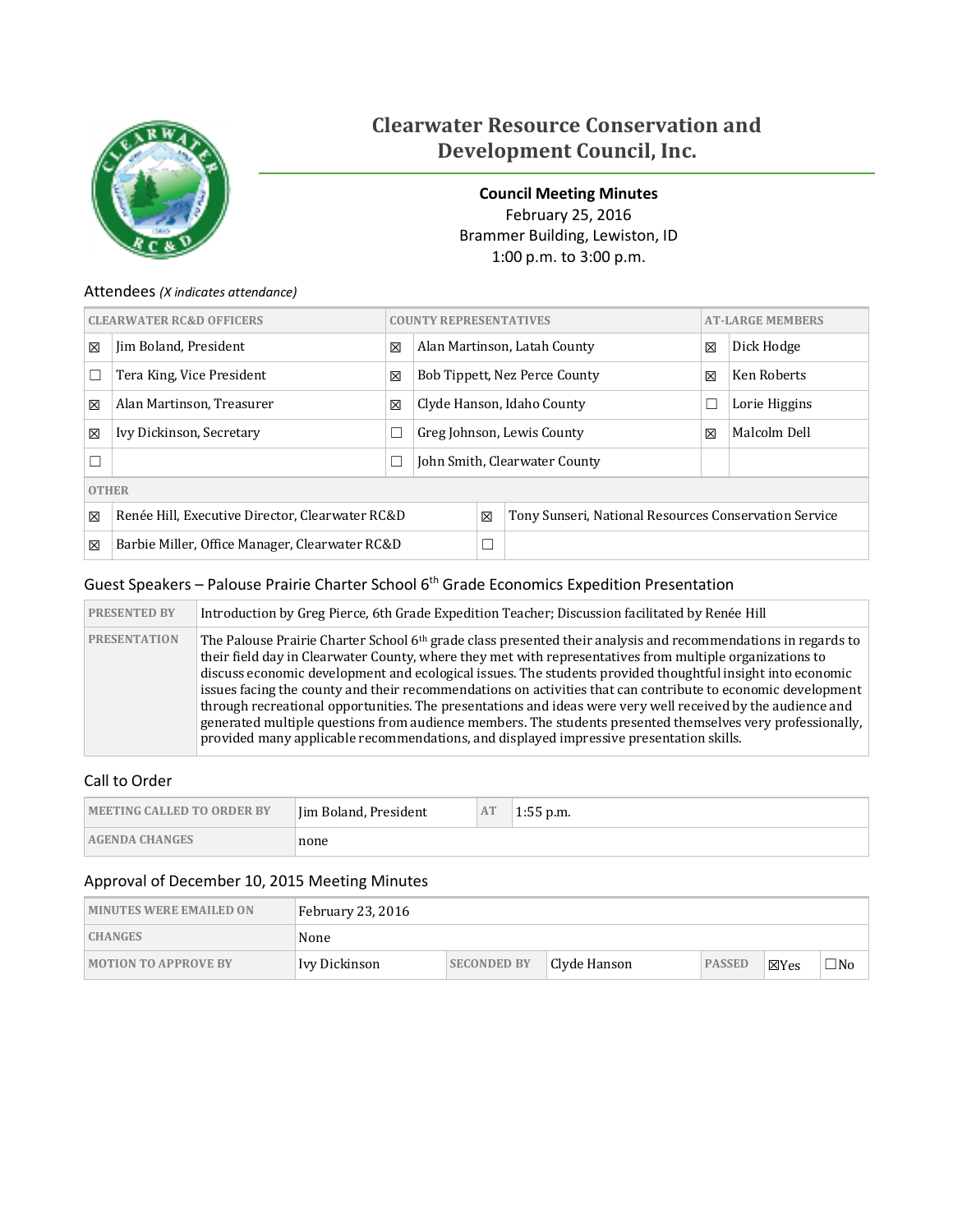#### Treasurer's Report

| <b>PRESENTED BY</b>                                                                                                                                                                                                                                                                                                                                  | Alan Martinson               |                                                       |                    |                                                                                                                                                                                                                                                                                                                                                                                                                                                             |               |                 |              |
|------------------------------------------------------------------------------------------------------------------------------------------------------------------------------------------------------------------------------------------------------------------------------------------------------------------------------------------------------|------------------------------|-------------------------------------------------------|--------------------|-------------------------------------------------------------------------------------------------------------------------------------------------------------------------------------------------------------------------------------------------------------------------------------------------------------------------------------------------------------------------------------------------------------------------------------------------------------|---------------|-----------------|--------------|
| <b>DISCUSSION</b>                                                                                                                                                                                                                                                                                                                                    | considerable amount of time. | category reflects unpaid invoices not yet classified. |                    | Alan Martinson presented the Treasurer's Report and the Transaction Report by Class, as of February 24, 2016.<br>Alan described the details of the report, including any discrepancies and negative balances, and stated that all<br>of the reimbursements have been submitted. Renée Hill stated that the Clearwater Basin Collaborative Other<br>Alan Martinson also noted that Renée Hill and Barbie Miller are streamlining invoice processes to save a |               |                 |              |
| <b>MOTION TO APPROVE BY</b>                                                                                                                                                                                                                                                                                                                          |                              | Ivy Dickinson                                         | <b>SECONDED BY</b> | Clyde Hanson                                                                                                                                                                                                                                                                                                                                                                                                                                                | <b>PASSED</b> | $\boxtimes$ Yes | $\square$ No |
| <b>DISCUSSION</b><br>Now that the Clearwater RC&D office has moved, it is not as convenient for Alan Martinson to drop in to<br>deposit checks. The Council no longer has the federal requirements imposed under their previous affiliation<br>with the NRCS that required the Treasurer to handle all money. Alan would like to modify the process. |                              |                                                       |                    |                                                                                                                                                                                                                                                                                                                                                                                                                                                             |               |                 |              |
| <b>CONCLUSIONS</b>                                                                                                                                                                                                                                                                                                                                   |                              |                                                       |                    | Motion to allow the Executive Director to deposit checks with notification to the Treasurer prior to deposit.                                                                                                                                                                                                                                                                                                                                               |               |                 |              |
| <b>MOTION TO APPROVE BY</b>                                                                                                                                                                                                                                                                                                                          |                              | Alan Martinson                                        | <b>SECONDED BY</b> | Ken Roberts                                                                                                                                                                                                                                                                                                                                                                                                                                                 | <b>PASSED</b> | $\boxtimes$ Yes | $\square$ No |

#### Executive Director's Report

| <b>PRESENTED BY</b> | Renée Hill                                        |  |  |  |  |  |  |  |
|---------------------|---------------------------------------------------|--|--|--|--|--|--|--|
|                     | <b>ACTIVITIES, ACCOMPLISHMENTS, &amp; UPDATES</b> |  |  |  |  |  |  |  |

The FY 2015 Single Audit and 990 tax forms are near completion. We are awaiting final documents from Harris & Co., PLLC. Renée Hill reports that it was much more efficient and very helpful having Jake complete the audit on site, rather than via email/phone. Jake did not have any findings to report.

State Tax Reports were filed by Lucas Company and mailed. Alan Martinson signed off on the documents.

We officially moved offices on February 12, 2016. The new office is located at The Silos on 695 Styner Avenue #10, Moscow, Idaho.

CBYCC 2016 planning is in full swing. We will be hiring 2 new crew leaders in March for the Orofino and Grangeville crews. Applications are due tomorrow. Other 3 crew leaders are returning from last summer. We will be hiring crew members in May.

The Nez Perce tribe will handle all the employment for the tribal crew. Tera has been in discussions with Kay Seven, a representative from the Tribe.

Every Kid in a Park (EKIP) planning is also in full swing. In May, the EKIP team will make school visits and host field days for 4th graders in Orofino, Kooskia, Kamiah, Nezperce, Pierce, Grangeville, and Riggins. The team is working with the USFS for funding. Renée Hill reports that there has been a lot of interest in the program.

Christine Frei, from the Clearwater Economic Development Association, asked Renée Hill if the Council may be interested in being the fiscal sponsor for the *Dream It, Do It* Youth Conference, to be held in the Fall of 2016. The conference focus will be on preparing youth for and acquiring manufacturing jobs in the region. They will be meeting tonight. Nothing to be voted on now. Jim Boland will be at the meeting and will be able to provide us with an update.

IRCDA spring teleconference scheduled for Friday, March 4, 2016, 8:30 am - 1:00 pm (PST). Renée Hill worked with Malcolm Dell to edit the IRCDA awards nomination process to improve process clarity. A draft has been submitted to the IRCD Board. They hope to be able to use the award process as a marketing tool.

If anyone wants to participate in the IRCDA meeting, let Renée Hill know since there is only one registration fee per council, rather than per person.

**EVENTS & MEETINGS ATTENDED**

Palouse Clearwater Food Coalition – Food Summit 2016 – January 29, 2016

Palouse Prairie Charter School, 6th Graders Economics Expedition Field Day – February 2, 2016 – Orofino, Idaho

Participants included representatives from Clearwater Basin Collaborative, Clearwater County Economic Development Association, Clearwater County Extension, US Forest Service, Idaho Department of Lands, and Dworshak Dam and Reservoir.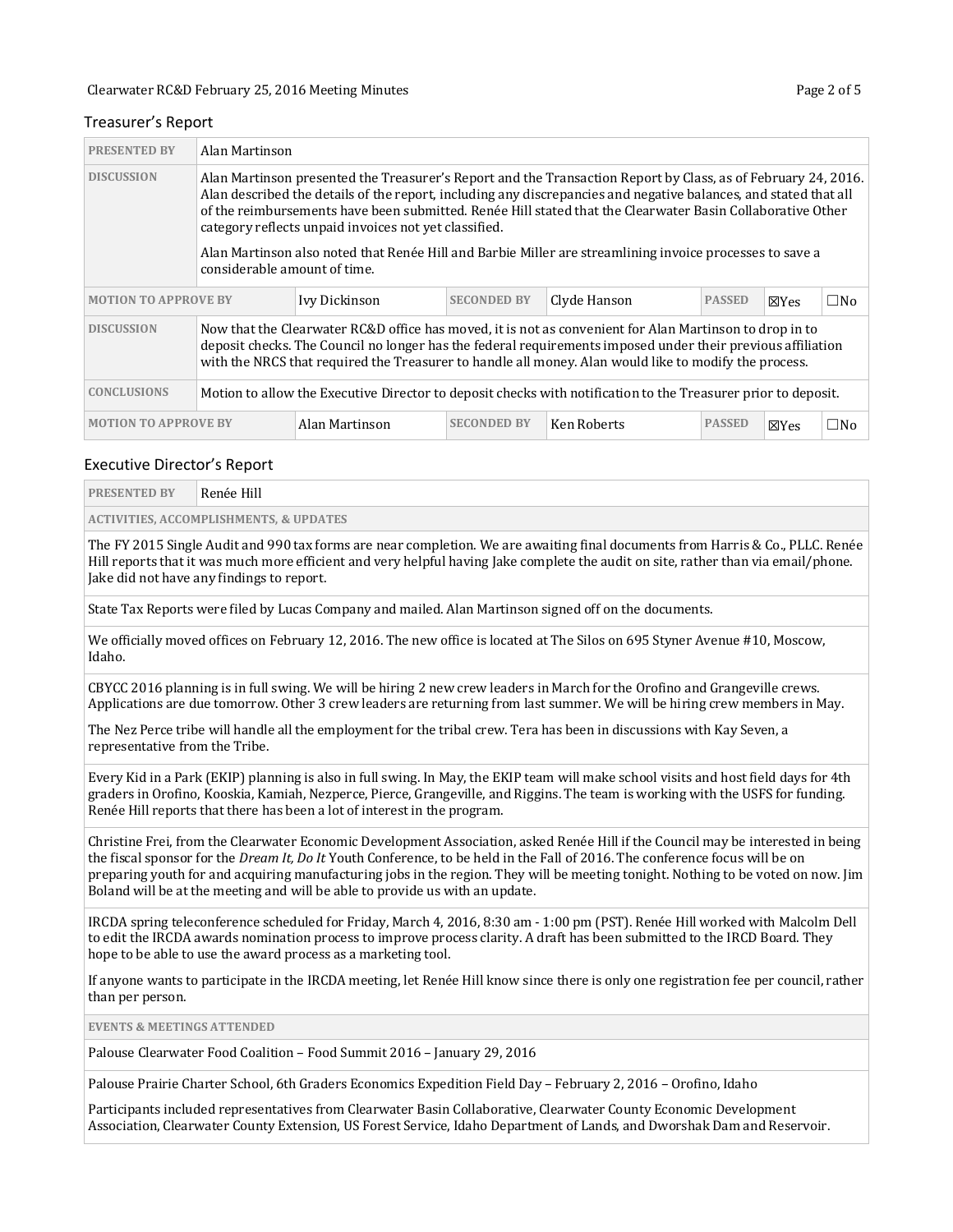**EXECUTIVE COMMITTEE VOTES BY EMAIL**

- CBC Region Cost Share Agreement 031, Mod 2 Added \$76,900 for FY2016 Approved January 5, 2016
- BLM Craig Mountain Fire Response Guide Contract Awarded to Stewart Hoyt Approved January 19, 2016<br>• CBYCC Crew Leader RFO Application Deadline February 26, 2016 Approved January 27, 2016
- CBYCC Crew Leader RFQ Application Deadline February 26, 2016 Approved January 27, 2016<br>• IDFW Contract renewals Ivy Dickinson and Brett Van Paepeghem Approved January 27, 2016
- IDFW Contract renewals Ivy Dickinson and Brett Van Paepeghem Approved January 27, 2016

#### New Business

#### *New RC&D Office & FY 2016 Budget Adjustments*

| <b>PRESENTED BY</b>                                 | Alan Martinson |                                                                                                                                                     |                    |                           |               |                 |     |  |  |  |
|-----------------------------------------------------|----------------|-----------------------------------------------------------------------------------------------------------------------------------------------------|--------------------|---------------------------|---------------|-----------------|-----|--|--|--|
| <b>DISCUSSION</b>                                   |                | New office rent is higher than old office. Cell phone will be less because we are switching to a land line and will<br>do away with the cell phone. |                    |                           |               |                 |     |  |  |  |
| <b>CONCLUSIONS</b>                                  |                | Motion to approve increasing office rental budget to \$5,140 and decreasing cell phone budget to \$300.                                             |                    |                           |               |                 |     |  |  |  |
| <b>MOTION TO APPROVE BY</b><br>Clyde Hanson         |                |                                                                                                                                                     | <b>SECONDED BY</b> | Alan Martinson            | <b>PASSED</b> | ⊠Yes            | □No |  |  |  |
| <b>ACTION ITEMS</b>                                 |                |                                                                                                                                                     |                    | <b>PERSON RESPONSIBLE</b> |               | <b>DEADLINE</b> |     |  |  |  |
| Notify Council when the new phone number is active. |                |                                                                                                                                                     |                    | Barbie Miller             |               |                 |     |  |  |  |

#### *IRCDA Spring Online Meeting - Council Registration Fee*

| <b>PRESENTED BY</b> | Alan Martinson                                                                                                                                                                                                                                        |
|---------------------|-------------------------------------------------------------------------------------------------------------------------------------------------------------------------------------------------------------------------------------------------------|
| <b>DISCUSSION</b>   | The registration fee was overlooked when creating the FY2016 budget since it wasn't written into the FY2015<br>budget either. The fee is \$125 per council. Malcolm reports that this is a substantial cost savings from previous<br>meeting formats. |
|                     | Side note: Malcolm would like feedback regarding the new IRCDA website. It is designed to be a marketing site<br>for potential RC&D customers. www.idahorcdassociation.org                                                                            |
| <b>CONCLUSIONS</b>  | Alan Martinson said there is enough money in other budgeted accounts to cover this overage.                                                                                                                                                           |

#### *Idaho Firewise Garden Assistant Contract*

| <b>PRESENTED BY</b> | Ivy Dickinson                                                                                                                                                                                                                                                                                                                                                                                                                                                                                                    |
|---------------------|------------------------------------------------------------------------------------------------------------------------------------------------------------------------------------------------------------------------------------------------------------------------------------------------------------------------------------------------------------------------------------------------------------------------------------------------------------------------------------------------------------------|
| <b>DISCUSSION</b>   | Last year, Idaho Firewise had a short term garden assistant contract with Sarah Parks to assist in the Idaho<br>Firewise garden in Boise during the growing season. Sarah requested a significantly higher rate of pay for<br>2016. Ivy Dickinson stated that the requested pay rate is higher than what is required for this position.                                                                                                                                                                          |
|                     | Idaho Firewise is asking the Council to consider offering a summer employment opportunity, similar to what<br>the Council currently offers for the CBYCC program, in order to broaden the field of candidates and draw in<br>people that are looking for seasonal employment but may not be prepared to be independent contractors.<br>Idaho Firewise would cover the expenses related to payroll, insurance, etc. Brett is exploring possibilities for<br>filling the contract position as it currently stands. |
| <b>CONCLUSIONS</b>  | No vote is required at this point. Ivy Dickinson just wanted to present it to the Council as a heads up in case<br>they are unable to find a suitable contractor at a reasonable rate.                                                                                                                                                                                                                                                                                                                           |

#### *Idaho Firewise Agreement Mod – Add \$78,500*

| <b>PRESENTED BY</b>                                                                 | Ivy Dickinson                                                                                                                                                                                                                                                                                                                                                                              |                                           |      |              |  |  |  |
|-------------------------------------------------------------------------------------|--------------------------------------------------------------------------------------------------------------------------------------------------------------------------------------------------------------------------------------------------------------------------------------------------------------------------------------------------------------------------------------------|-------------------------------------------|------|--------------|--|--|--|
| <b>DISCUSSION</b>                                                                   | Would like to add \$78,500 to the existing BLM agreement, which expires in September 2016. Approximately<br>\$66k is geared towards a "Trigger Trash" media campaign for summer 2016. The remainder of funds is to help<br>cover facilities costs for the Great Basin PEMI conference, which Idaho Firewise is helping host. BLM would like<br>to add the money to the existing agreement. |                                           |      |              |  |  |  |
| <b>CONCLUSIONS</b>                                                                  |                                                                                                                                                                                                                                                                                                                                                                                            | Motion to approve agreement modification. |      |              |  |  |  |
| Alan Martinson<br><b>MOTION TO APPROVE BY</b><br>Clyde Hanson<br><b>SECONDED BY</b> |                                                                                                                                                                                                                                                                                                                                                                                            | <b>PASSED</b>                             | ⊠Yes | $\square$ No |  |  |  |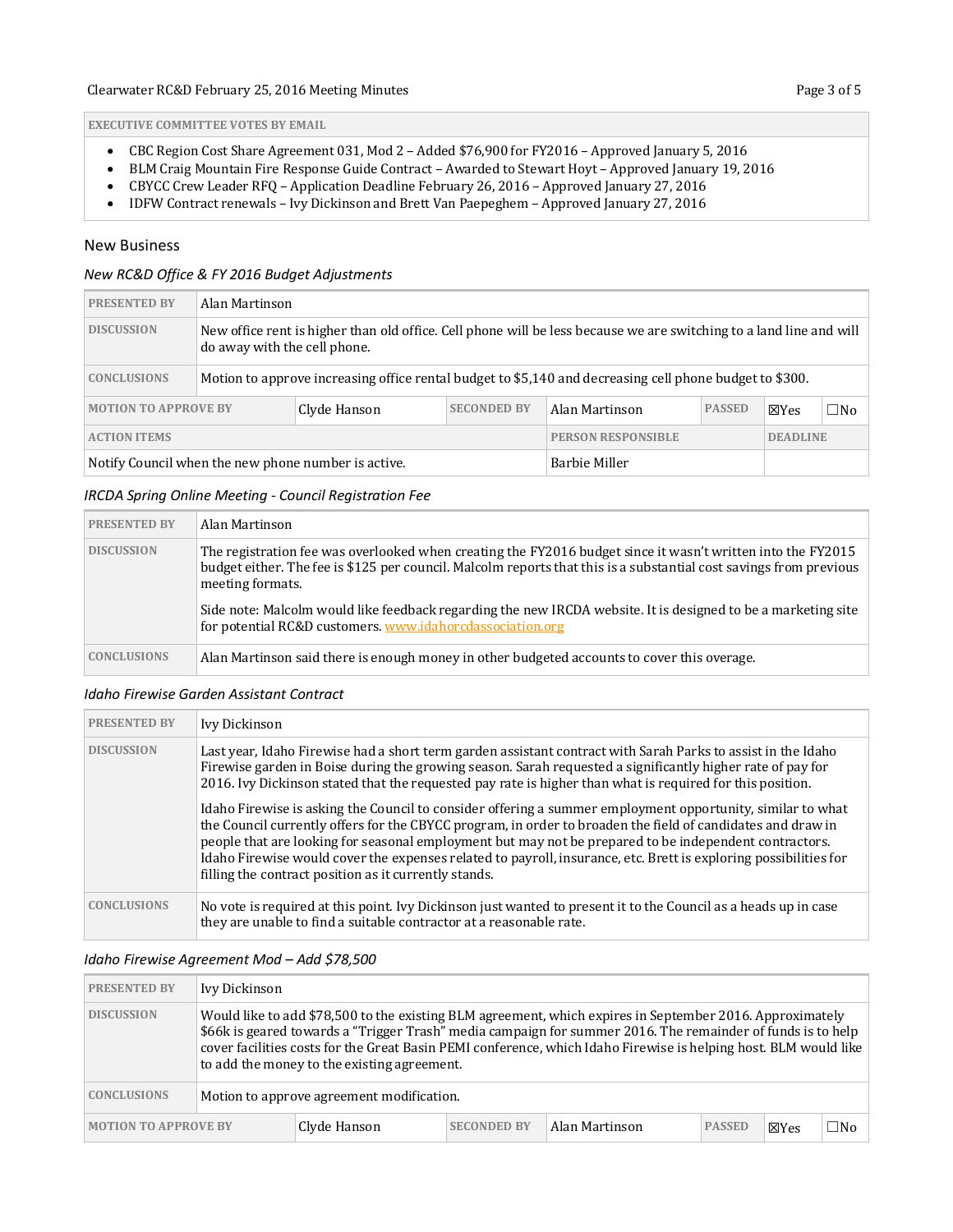### *Idaho Firewise Internship Opportunity*

| <b>PRESENTED BY</b>                                                                                                                                                                                                                                                                                                                                                                                                                                                     | Ivy Dickinson                                                                                                                                                |              |                    |                           |               |                 |     |  |  |
|-------------------------------------------------------------------------------------------------------------------------------------------------------------------------------------------------------------------------------------------------------------------------------------------------------------------------------------------------------------------------------------------------------------------------------------------------------------------------|--------------------------------------------------------------------------------------------------------------------------------------------------------------|--------------|--------------------|---------------------------|---------------|-----------------|-----|--|--|
| <b>DISCUSSION</b><br>Idaho Firewise, in partnership with the College of Western Idaho, is once again offering an internship<br>opportunity at the botanical garden in Boise, Idaho. Last year, Idaho Firewise paid a \$1,000 stipend upon<br>completion of 100 hours of internship. To prepare for the internship, interns are required to take a class, which<br>also earns them credit. Interns must be covered under the Council's Workman's Compensation insurance. |                                                                                                                                                              |              |                    |                           |               |                 |     |  |  |
| <b>CONCLUSIONS</b>                                                                                                                                                                                                                                                                                                                                                                                                                                                      | Motion to hire an Idaho Firewise intern that will report to Brett Van Paepeghem, and award a \$1,000 stipend to<br>the intern upon completion of internship. |              |                    |                           |               |                 |     |  |  |
| <b>MOTION TO APPROVE BY</b>                                                                                                                                                                                                                                                                                                                                                                                                                                             |                                                                                                                                                              | Malcolm Dell | <b>SECONDED BY</b> | Clyde Hanson              | <b>PASSED</b> | ⊠Yes            | □No |  |  |
| <b>ACTION ITEMS</b>                                                                                                                                                                                                                                                                                                                                                                                                                                                     |                                                                                                                                                              |              |                    | <b>PERSON RESPONSIBLE</b> |               | <b>DEADLINE</b> |     |  |  |
| Add intern to Workman's Compensation insurance                                                                                                                                                                                                                                                                                                                                                                                                                          |                                                                                                                                                              |              |                    | Renée Hill                |               |                 |     |  |  |

#### *New Executive Vice-President*

| <b>PRESENTED BY</b>         | Iim Boland |                                                                                                                                                                                             |                    |                                                                                                      |               |              |     |  |
|-----------------------------|------------|---------------------------------------------------------------------------------------------------------------------------------------------------------------------------------------------|--------------------|------------------------------------------------------------------------------------------------------|---------------|--------------|-----|--|
| <b>DISCUSSION</b>           |            | Jacqui Gilbert resigned due to a conflict of interest with her position with the City of Lewiston. Clearwater<br>RC&D reviewed the Bylaws to determine the process for vacancies in office. |                    |                                                                                                      |               |              |     |  |
| <b>CONCLUSIONS</b>          |            |                                                                                                                                                                                             |                    | Motion to promote Tera King to Executive Vice-President and nominate Clyde Hanson as Vice-President. |               |              |     |  |
| <b>MOTION TO APPROVE BY</b> |            | Malcolm Dell                                                                                                                                                                                | <b>SECONDED BY</b> | Dick Hodge                                                                                           | <b>PASSED</b> | <b>X</b> Yes | □No |  |

### *Direct Deposit Option for Long-Term Contractors*

| <b>PRESENTED BY</b>                                               | Renée Hill                                                                                                                                                                                                                                                                                                                                                                                                                             |              |                           |      |                 |  |  |
|-------------------------------------------------------------------|----------------------------------------------------------------------------------------------------------------------------------------------------------------------------------------------------------------------------------------------------------------------------------------------------------------------------------------------------------------------------------------------------------------------------------------|--------------|---------------------------|------|-----------------|--|--|
| <b>DISCUSSION</b>                                                 | Renée Hill would like to be able to offer a direct deposit option for some of our long-term contractors in order<br>to expedite their payments. A couple of long-term contractors have experienced multiple delays due to mail<br>delivery. The Council is currently paying \$1.75 per direct deposit for employee payroll. The fee for contractor<br>direct deposits would be absorbed by admin fees as a service the Council offers. |              |                           |      |                 |  |  |
| <b>CONCLUSIONS</b>                                                | Motion to allow direct deposit for long-term contractors. Need to define who fits into definition of long-term.                                                                                                                                                                                                                                                                                                                        |              |                           |      |                 |  |  |
| <b>MOTION TO APPROVE BY</b><br><b>SECONDED BY</b><br>Malcolm Dell |                                                                                                                                                                                                                                                                                                                                                                                                                                        | Clyde Hanson | <b>PASSED</b>             | ⊠Yes | $\square$ No    |  |  |
| <b>ACTION ITEMS</b>                                               |                                                                                                                                                                                                                                                                                                                                                                                                                                        |              | <b>PERSON RESPONSIBLE</b> |      | <b>DEADLINE</b> |  |  |
| Set up direct deposit                                             |                                                                                                                                                                                                                                                                                                                                                                                                                                        |              | Renée Hill                |      |                 |  |  |

### Old Business

### *Committee Restructure Planning Discussion*

| <b>PRESENTED BY</b> | Jim Boland                                                                                                                                                                                                                                                                                  |  |  |  |
|---------------------|---------------------------------------------------------------------------------------------------------------------------------------------------------------------------------------------------------------------------------------------------------------------------------------------|--|--|--|
| <b>DISCUSSION</b>   | Current committees are as follows:                                                                                                                                                                                                                                                          |  |  |  |
|                     | <b>Financial Review Committee</b><br>Forestry/Fire Committee<br>$\bullet$<br>Agriculture Committee<br>Sustainable Resources Committee                                                                                                                                                       |  |  |  |
|                     | Renée Hill requested feedback from the Council members regarding committee structure and functions. Here is<br>a summary of feedback received prior to the Council meeting.                                                                                                                 |  |  |  |
|                     | Get rid of all existing committees, except for the Financial Review Committee. If a committee is not<br>active, no need to have it.<br>Require every Council Member to participate on a committee.<br>Maintain quarterly committee meetings, and report meetings and activities to Council. |  |  |  |
|                     | Assign a committee or individual as liaison to each of the Council projects.<br>Create new committees, structured around the actual needs of the Council.                                                                                                                                   |  |  |  |